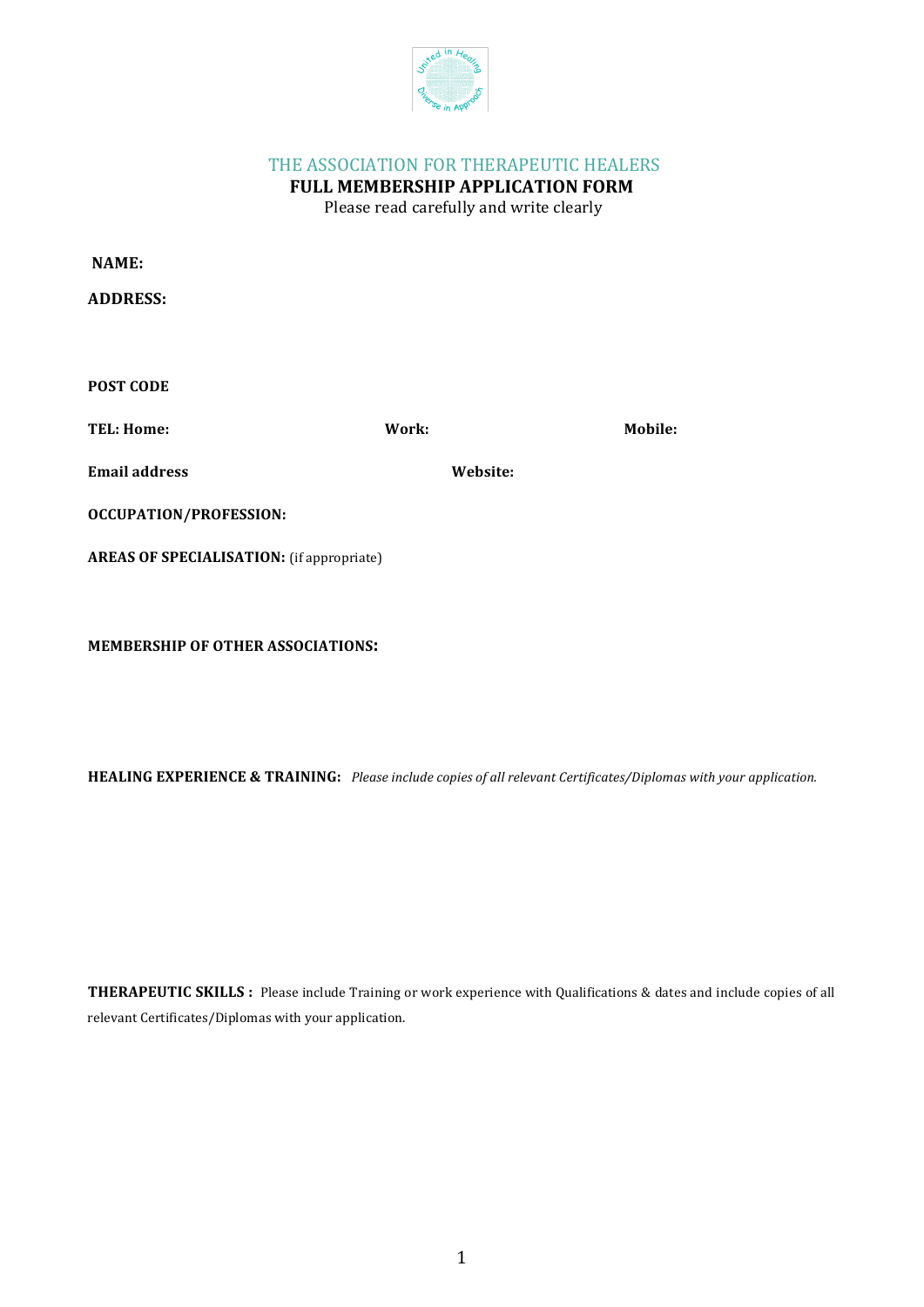### Please indicate if you wish to be included on the following-

| THE PUBLIC REGISTER                                      | YES NO |      |
|----------------------------------------------------------|--------|------|
| THE MEMBERS NETWORKING LIST (circulated to members only) | YES NO |      |
| DO YOU WISH TO BE LISTED ON THE ATH WEBSITE              | YES NO |      |
| DO YOU REQUIRE HEALING ONLY INSURANCE VIA ATH?           | YES.   | - NO |

Full members of ATH are covered by Insurance, for Healing only via Balens if required. This is included in Full membership fee but we need to notify our insurers of your name if you require insurance.

#### THE INFORMATION CONTAINED IN BOXES BELOW WILL BE PRINTED IN THE ATH REGISTER OF *HEALERS AND WILL BE AVAILABLE TO THE PUBLIC VIA OUR WEBSITE. HEALERS ARE LISTED AREA OR POSTCODE.* Do not complete if you do NOT wish to be included on the ATH website.

| <b>NAME</b>                                             |
|---------------------------------------------------------|
| <b>COUNTY OR LONDON POSTAL DISTRICT</b>                 |
| <b>TELEPHONE NUMBER</b>                                 |
| <b>EMAIL ADDRESS</b>                                    |
| <b>WEBSITE</b>                                          |
| PLEASE LIST AREAS OF SPECIALISATION OTHER THAN HEALING: |
|                                                         |
|                                                         |

# FOR THE THERAPIES ABOVE I AM INSURED WITH: Please include a copy of your current insurance form

*with your application.*

# YOUR WORK: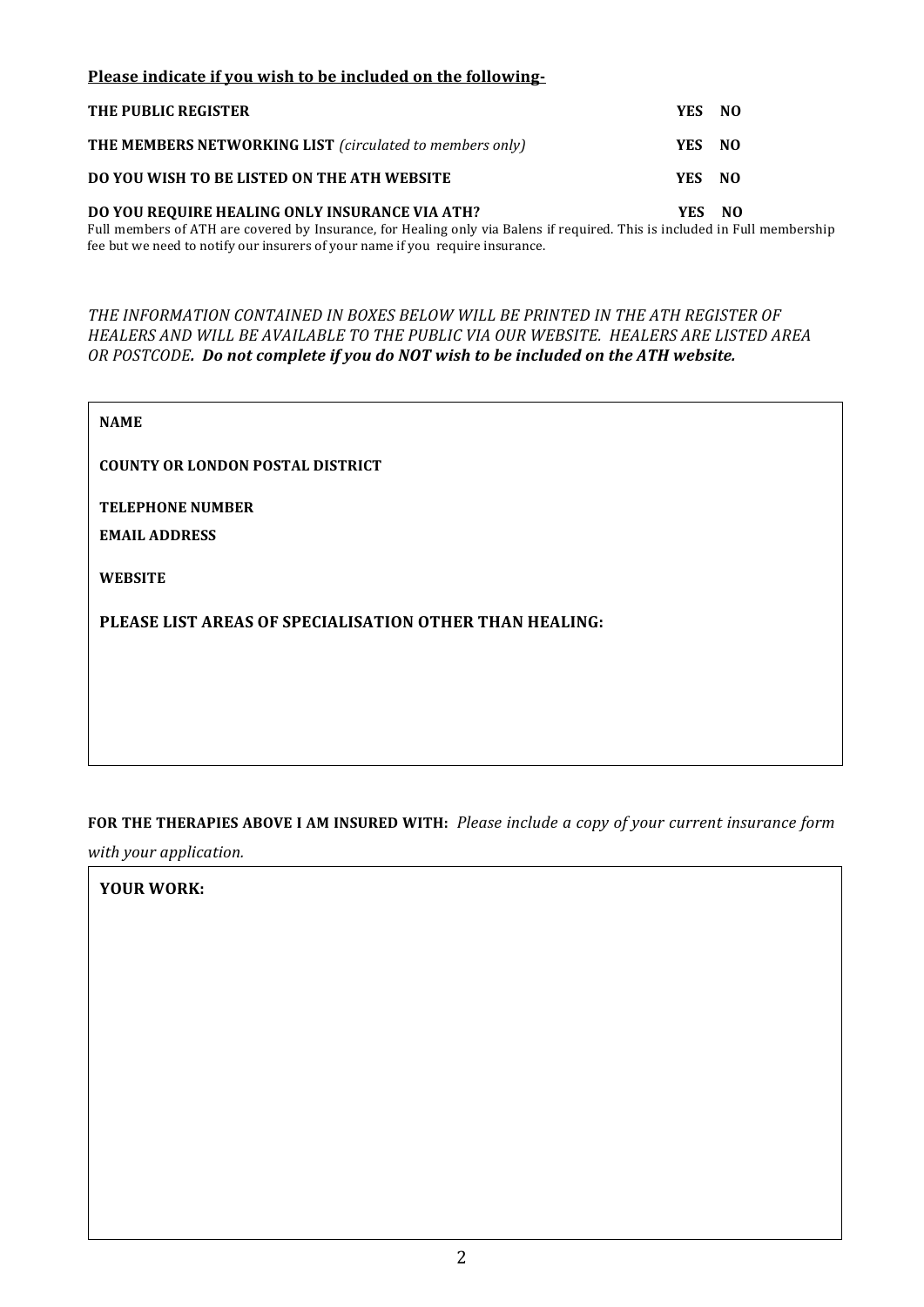#### **HOW LONG HAVE YOU BEEN IN PRACTICE AS A HEALER?**

HOW DO YOU GET SUPPORT FOR YOUR WORK? IS IT WITH SUPERVISION? IF SO IS IT PEER, GROUP LED **OR 1-1?** (at the moment supervision is not mandatory for Full members but we do encourage it.)

IF YOU HAVE MORE THAN ONE MODALITY/ WAY OF WORKING CAN YOU TELL US WHY THAT MIX AND **HOW THOSE MODALITIES INFORM YOUR WORK.** 

PLEASE WRITE A FEW WORDS ON YOUR PHILOSOPHY OF HEALING.

**IS THERE ANYTHING ELSE THAT YOU WOULD LIKE TO SAY ABOUT YOURSELF?**